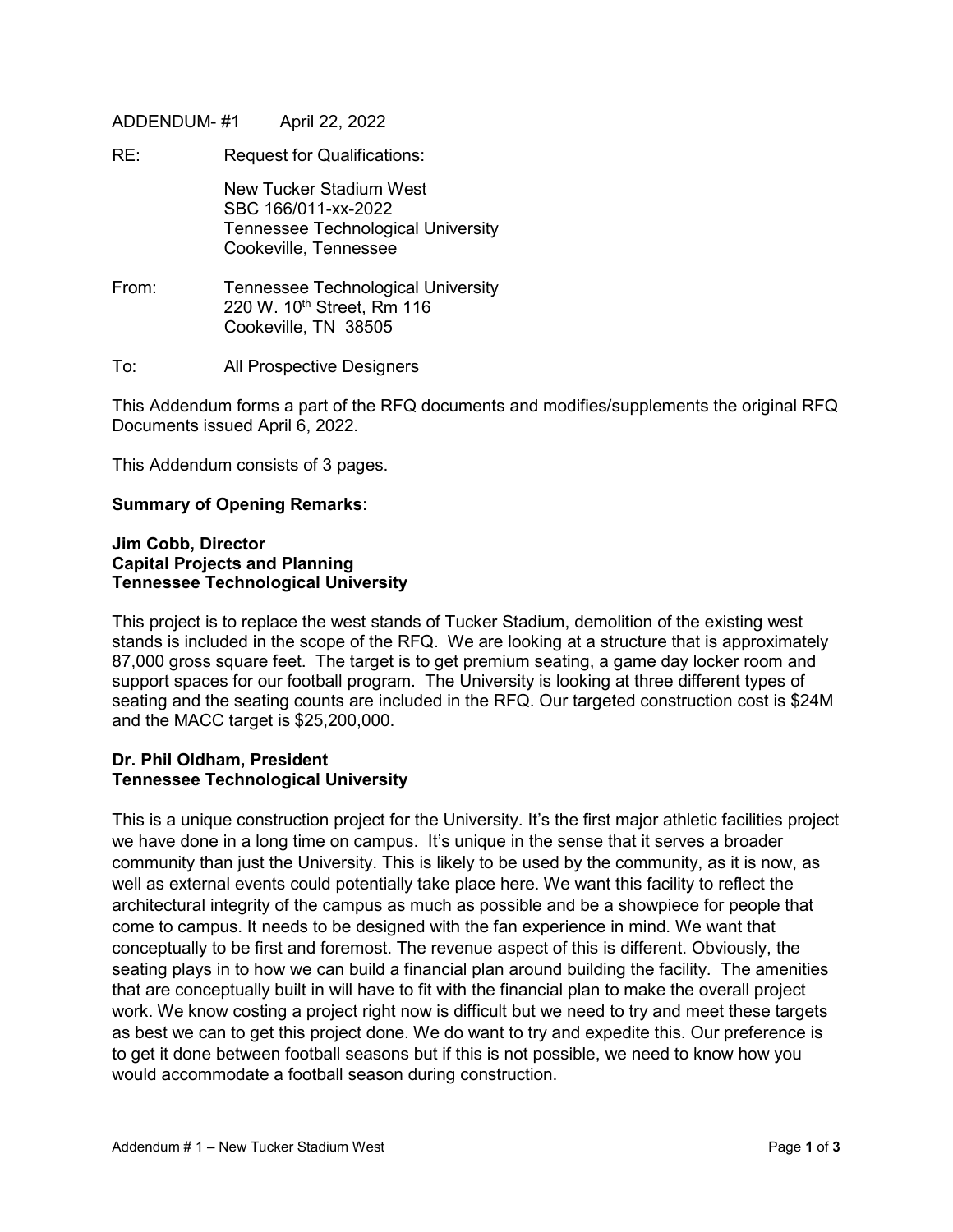## **Jim Cobb, Director (CONT.) Capital Projects and Planning Tennessee Technological University**

The University hopes and prefers that the construction of this project can begin at the close of the 2023 football season. I have heard stories and know of other stadium projects similar to this that have been completed in as little as nine months. For our project on this site, if this is doable, we would be elated to hear that but we will need some professional guidance for those logistics.

# **Questions during Virtual Teams Meeting:**

- 1. Is the University expecting the designer to provide cost estimating services or are you waiting for the CM to be on board? The designer and CM both will be required to provide cost estimates as required in their contract.
- 2. Will an attendance list from this Pre-Proposal Virtual Teams Meeting be provided? We will post an attendance list, from this meeting, on our website.
- 3. Is it certain that you have a short list of interviews and if so, how many will you interview? We typically select the top three for the Short List Interviews. We have deviated from that in the past. It depends on how the final scoring ends up. On new buildings like this, we will schedule interviews that will take place the last week of June.

# **Closing Comments:**

Please furnish only the information that we ask for in the RFQ documents. Try to be as direct as possible, no more, no less. Please arrange your proposal in a manner so we do not have to dig for the information we have asked for. We would appreciate when firms submit their similar completed projects that you include the relevance from those projects to this project. It helps to highlight or point that out. Also, as a reminder, our website is the official form of communication. Any updates to the schedule and any addendums will be posted here, so check the website frequently for that information.

## **End of RFQ Virtual Teams Meeting**

## **Questions received after Virtual Teams Meeting:**

4. B.2a - Can we include the comparable projects from our design team including ours and our consultants? Yes. The projects submitted, or combination thereof, is up to the proposer. The "a" is in-house and the "b" are the consultants, associates, business partners. We are trying to understand your team and the skills and experience your team brings to the project. We are not particular whether the projects represent inhouse or consultants, we are looking for the qualifications and experience of the team to deliver the project. Key consultants may each submit up to 5 of their projects that are unique and related. We suggest you focus on "key" consultants that have appropriate projects.